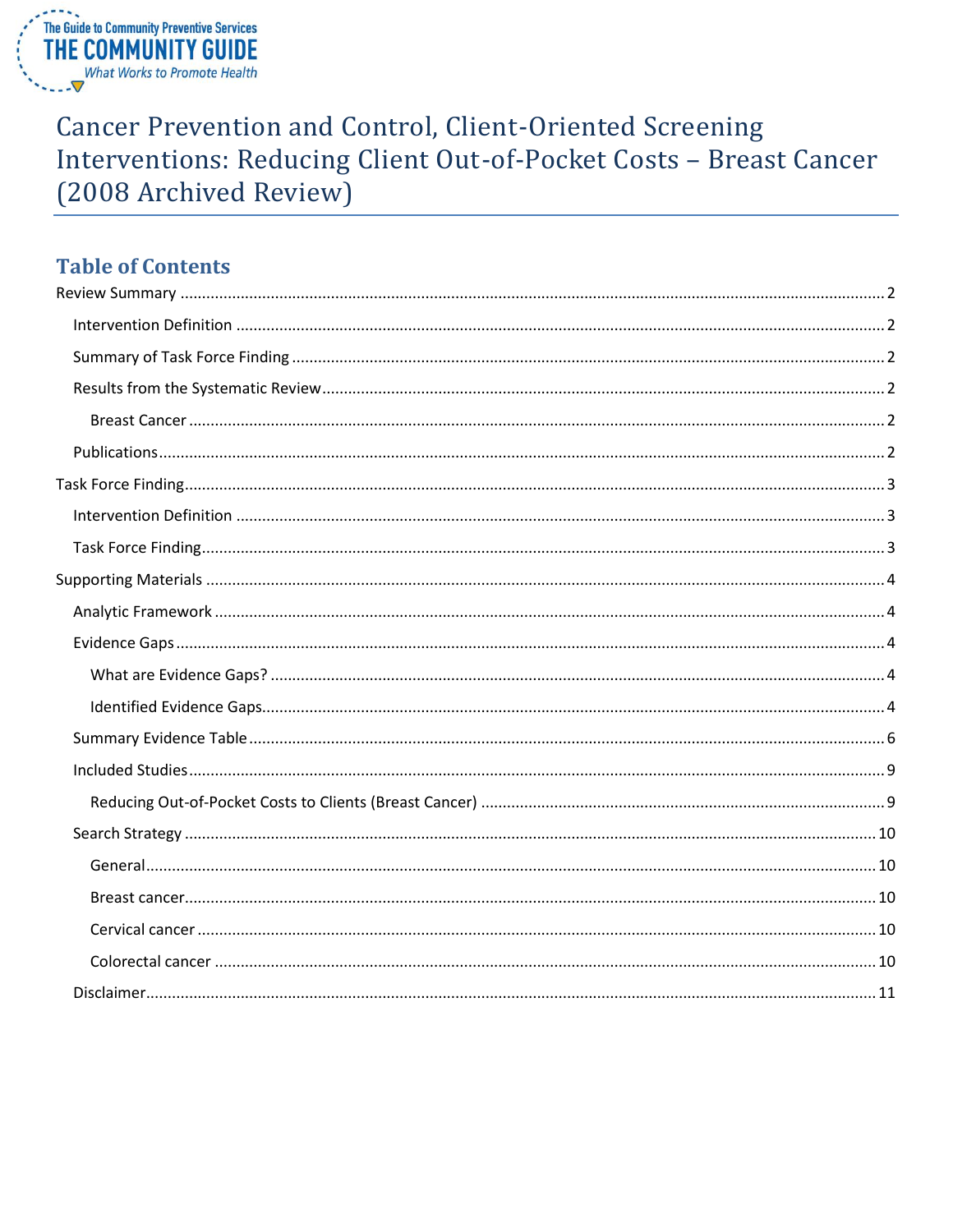

# **Review Summary**

### <span id="page-1-1"></span><span id="page-1-0"></span>**Intervention Definition**

Some interventions seek to increase cancer screening by reducing out-of-pocket costs. They may do so by reducing the costs of the screening tests, providing vouchers, reimbursing clients or clinics, and/or reducing health insurance costs.

### <span id="page-1-2"></span>**Summary of Task Force Finding**

The Community Preventive Services Task Force recommends interventions that reduce out-of-pocket costs to clients to increase screening for breast cancer based on sufficient evidence of effectiveness.

The Task Force has related findings for reducing client out-of-pocket-costs specific to the following:

- [Cervical cancer](/sites/default/files/Cancer-Screening-Client-Reducing-Out-of-Pocket-Costs-Archive-Cervical.pdf) (insufficient evidence)
- [Colorectal cancer](/sites/default/files/Cancer-Screening-Client-Reducing-Out-of-Pocket-Costs-Archive-Colorectal.pdf) (insufficient evidence)

### <span id="page-1-3"></span>**Results from the Systematic Review**

#### <span id="page-1-4"></span>**Breast Cancer**

Eight studies qualified for the systematic review.

- Studies evaluated the extension of Medicare or state benefits to cover periodic mammography and two assessed the use of free client vouchers (6 studies).
- Proportion of study participants completing mammography: median increase of 11.5 percentage points (8 studies).

Findings should be applicable to various populations and settings in which people would accept screening but have limited financial resources.

These findings were based on a systematic review of all available studies, conducted on behalf of the Task Force by a team of specialists in systematic review methods, and in research, practice and policy related to cancer prevention and control.

### <span id="page-1-5"></span>**Publications**

Baron RC, Rimer BK, Coates RJ, et al[. Client-directed interventions to increase community access to breast, cervical, and](http://www.thecommunityguide.org/cancer/screening/client-oriented/Cancer2008_ClientDirected_Access.pdf)  [colorectal cancer screening: a systematic review](http://www.thecommunityguide.org/cancer/screening/client-oriented/Cancer2008_ClientDirected_Access.pdf) [www.thecommunityguide.org/cancer/screening/clientoriented/Cancer2008\_ClientDirected\_Access.pdf]. *Am J Prev Med* 2008;35(1S):56-66.

Task Force on Community Preventive Services. Recommendations for client- [and provider-directed interventions to](http://www.thecommunityguide.org/cancer/screening/client-oriented/Cancer2008_TaskForceRecs.pdf)  [increase breast, cervical, and colorectal cancer screening](http://www.thecommunityguide.org/cancer/screening/client-oriented/Cancer2008_TaskForceRecs.pdf) [www.thecommunityguide.org/cancer/screening/clientoriented/Cancer2008\_TaskForceRecs.pdf]. *Am J Prev Med* 2008;35(1S): S21-5.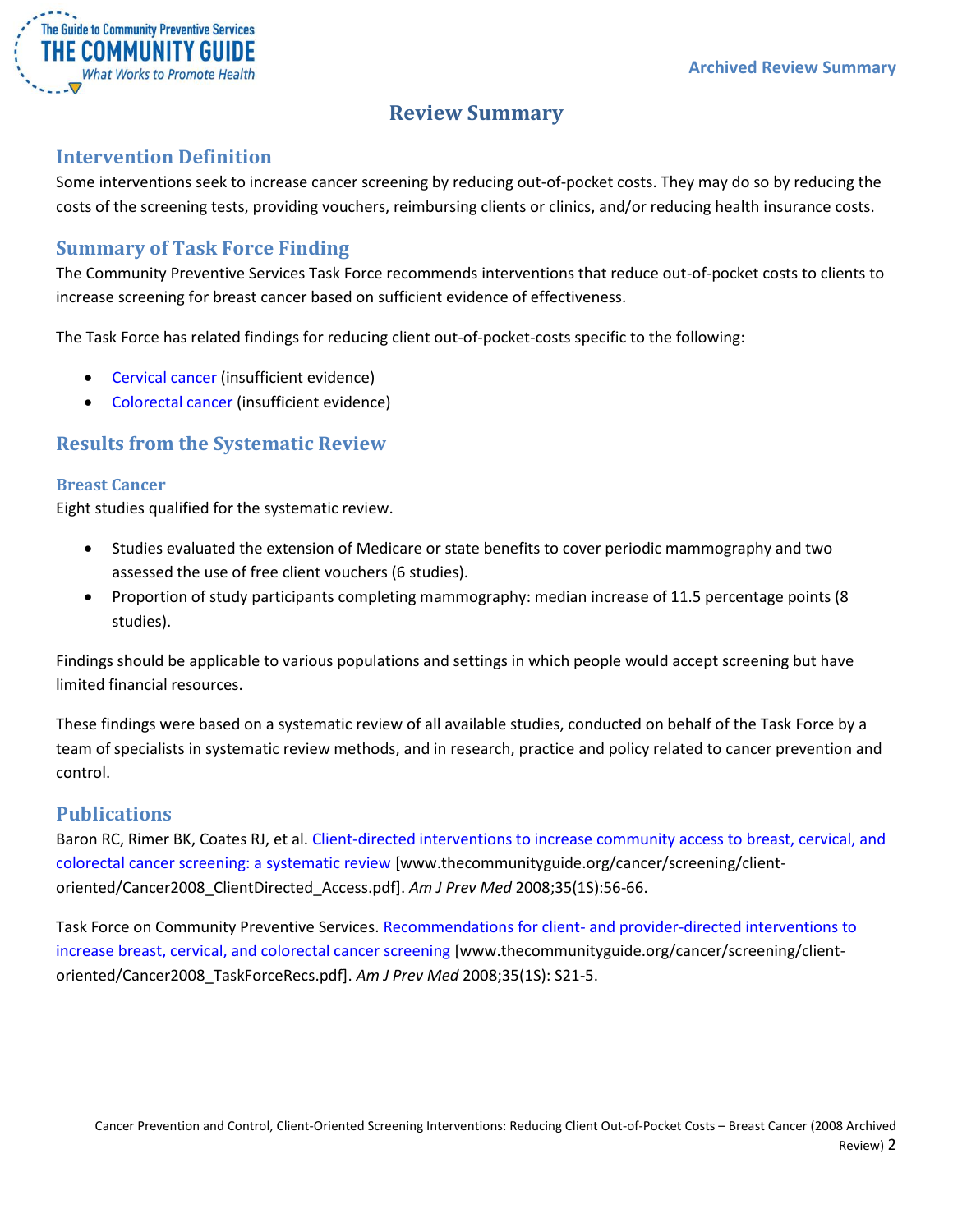

#### **Archived Task Force Finding**

<span id="page-2-0"></span>*The following Task Force finding and supporting materials are for reducing client out-of-pocket costs to increase breast, cervical, and colorectal cancer screening.*

# **Task Force Finding**

#### <span id="page-2-1"></span>**Intervention Definition**

These interventions attempt to minimize or remove economic barriers that impede client access to cancer screening services. Costs can be reduced through a variety of approaches, including vouchers, reimbursements, reduction in copays, or adjustments in federal or state insurance coverage. Efforts to reduce client costs may be combined with measures to provide client education, information about program availability, or measures to reduce structural barriers.

#### <span id="page-2-2"></span>**Task Force Finding (July 2008)\***

The Task Force recommends reducing out-of-pocket costs to clients to increase screening for breast cancer on the basis of sufficient evidence of effectiveness. There is insufficient evidence to determine the effectiveness of this intervention in increasing screening for cervical or colorectal cancer because too few (cervical cancer) or no (colorectal cancer) studies were identified.

\*From the following publication:

Task Force on Community Preventive Services. Recommendations for client- [and provider-directed interventions to](http://www.thecommunityguide.org/cancer/screening/client-oriented/Cancer2008_TaskForceRecs.pdf)  [increase breast, cervical, and colorectal cancer screening](http://www.thecommunityguide.org/cancer/screening/client-oriented/Cancer2008_TaskForceRecs.pdf) [www.thecommunityguide.org/cancer/screening/clientoriented/Cancer2008\_TaskForceRecs.pdf]. *Am J Prev Med* 2008;35(1S): S21-5.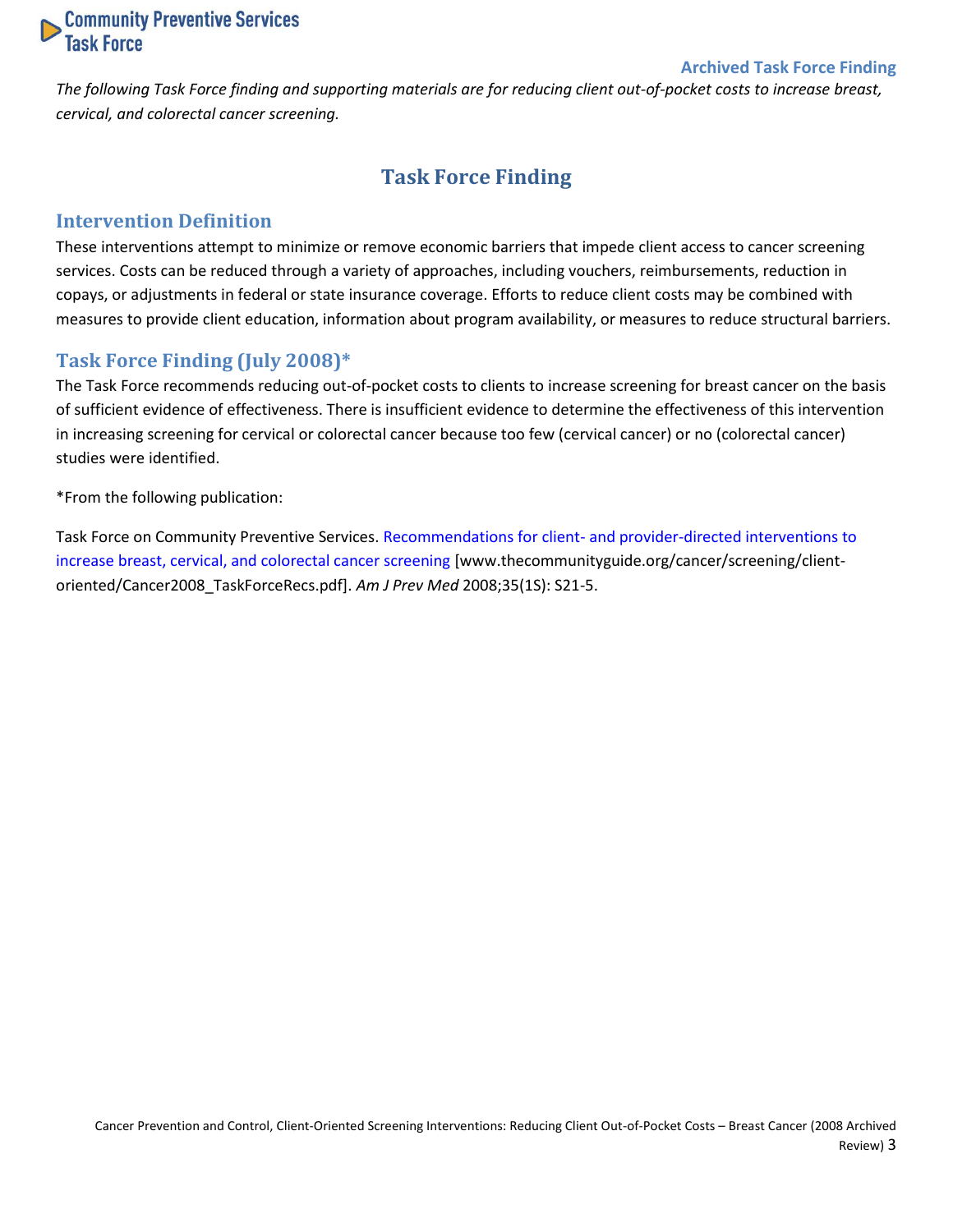

# **Supporting Materials**

### <span id="page-3-1"></span><span id="page-3-0"></span>**Analytic Framework**



# <span id="page-3-2"></span>**Evidence Gaps**

### <span id="page-3-3"></span>**What are Evidence Gaps?**

Each Community Preventive Services Task Force (Task Force) review identifies critical evidence gaps—areas where information is lacking. Evidence gaps can exist whether or not a recommendation is made. In cases when the Task Force finds insufficient evidence to determine whether an intervention strategy works, evidence gaps encourage researchers and program evaluators to conduct more effectiveness studies. When the Task Force recommends an intervention, evidence gaps highlight missing information that would help users determine if the intervention could meet their particular needs. For example, evidence may be needed to determine where the intervention will work, with which populations, how much it will cost to implement, whether it will provide adequate return on investment, or how users should structure or deliver the intervention to ensure effectiveness. Finally, evidence may be missing for outcomes different from those on which the Task Force recommendation is based.

### <span id="page-3-4"></span>**Identified Evidence Gaps**

These reviews demonstrate the effectiveness of reducing structural barriers in increasing screening for breast and colorectal cancers (by mammography and FOBT, respectively) and the effectiveness of reducing out-of-pocket client costs in increasing screening for breast cancer. However, important questions not addressed in the reviews may have additional implications for the effectiveness of these interventions.

 How can public social and economic policies, along with private initiatives, direct resources to increase cost relief and structural accessibility to cancer screening services?

Cancer Prevention and Control, Client-Oriented Screening Interventions: Reducing Client Out-of-Pocket Costs – Breast Cancer (2008 Archived Review) 4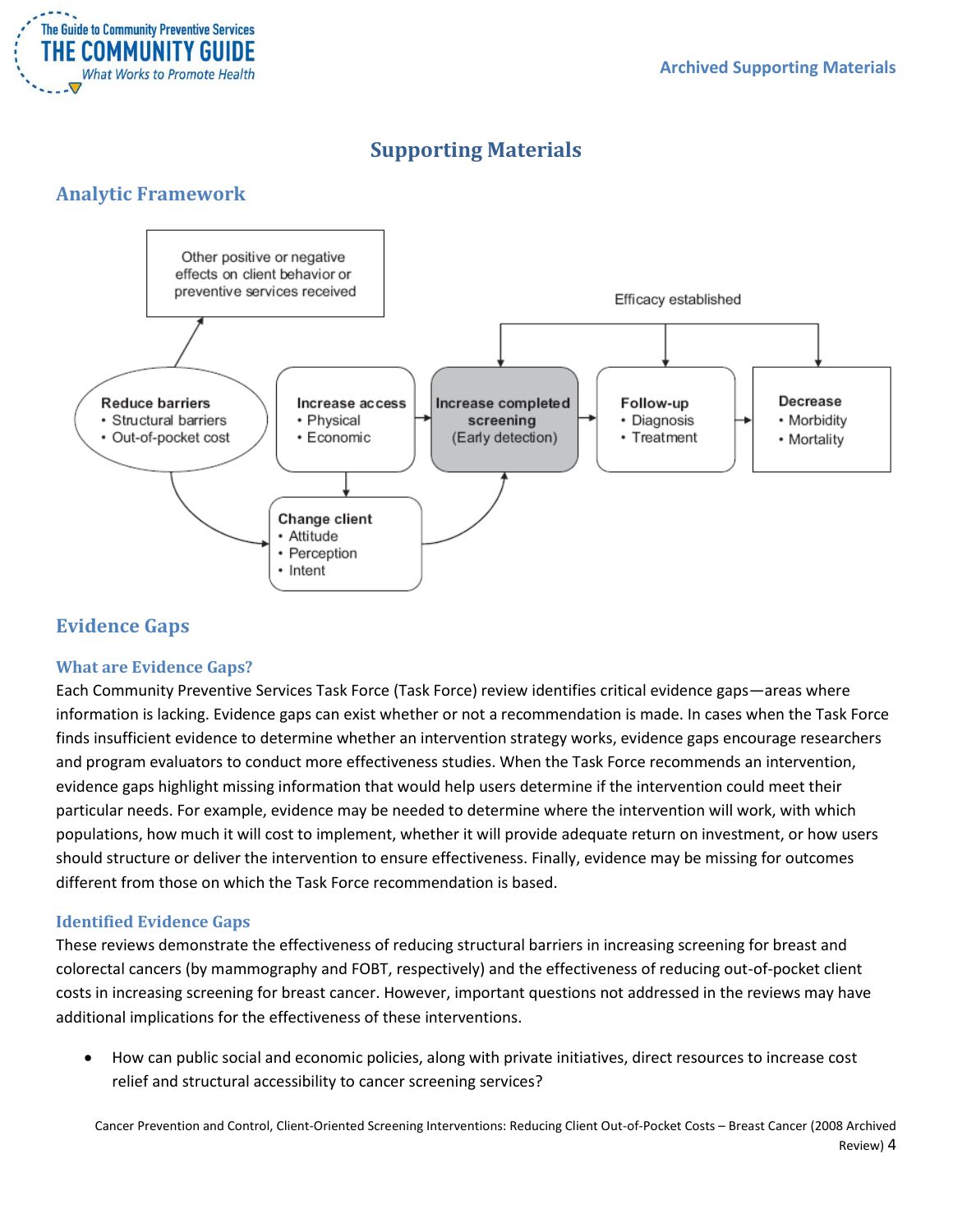

- What are effective ways to ensure that clients are informed that structural and economic barriers to cancer screening access have been or can be reduced?
- How can access problems caused by shortages of radiologists who read mammograms and closing of breast cancer screening facilities be addressed?
- Can the capacity to perform screening endoscopy be increased to meet current and future needs?

Because evidence was insufficient to determine whether reducing structural barriers is effective in increasing cervical cancer screening, or whether reducing out-of-pocket costs is effective in increasing both cervical and colorectal cancer screening, basic effectiveness research questions remain. These include questions about the role of reducing structural barriers and out-of-pocket costs in promoting screening by colorectal endoscopy and double contrast barium enema.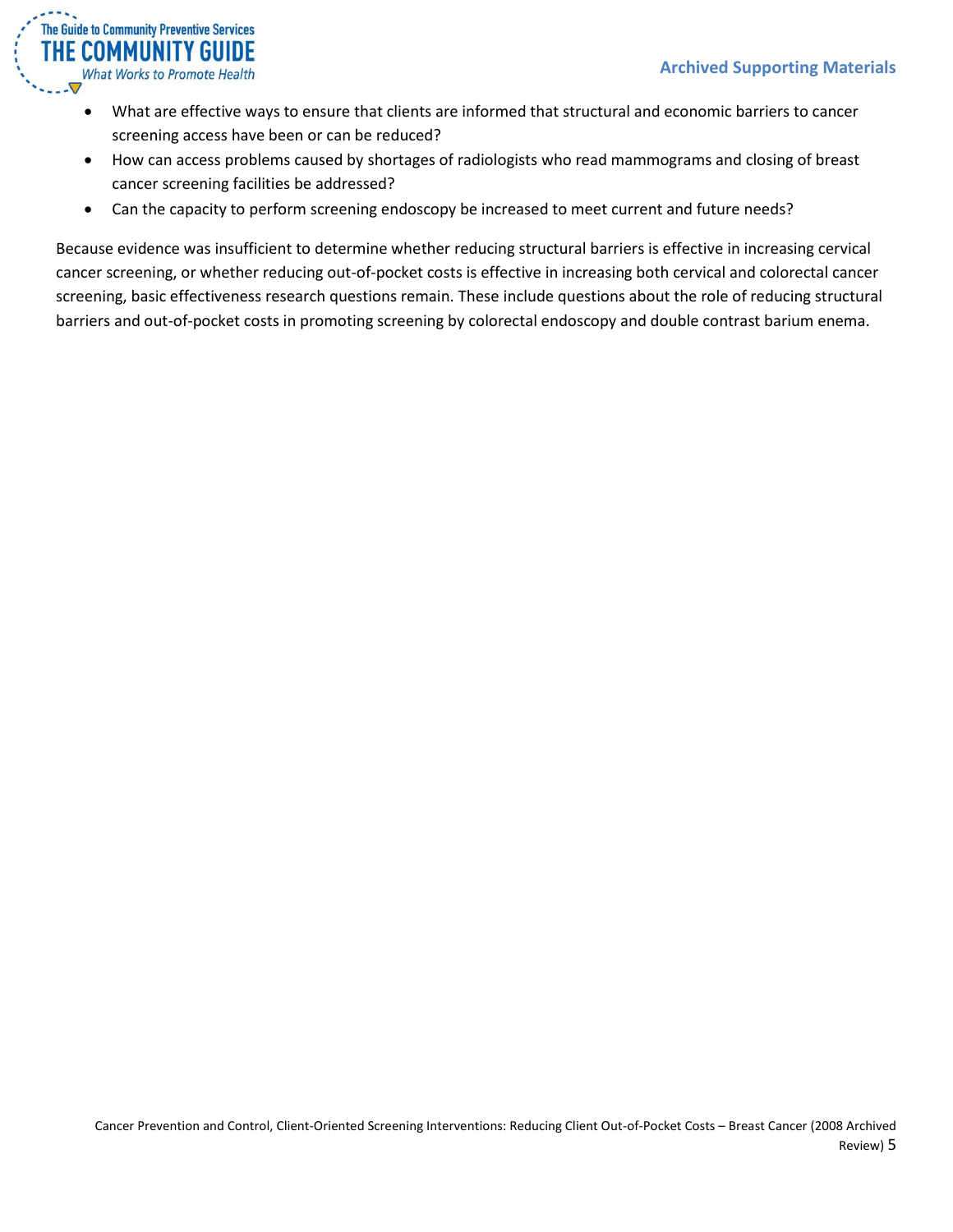

I **FILE COPPIPIONT I T GUIDE**<br>What Works to Promote Health<br>---▼

### <span id="page-5-0"></span>**Summary Evidence Table**

| <b>Study</b>                                                                              | <b>Location</b><br><b>Intervention</b><br><b>Comparison</b>                            | <b>Study population</b><br>description<br>Sample size                                                                | <b>Effect</b><br>measure                                                                    | <b>Reported</b><br>baseline              | <b>Reported</b><br>effect | <b>Value used</b><br>in summary<br>[95%CI]                             | Follow-<br>up<br>time |
|-------------------------------------------------------------------------------------------|----------------------------------------------------------------------------------------|----------------------------------------------------------------------------------------------------------------------|---------------------------------------------------------------------------------------------|------------------------------------------|---------------------------|------------------------------------------------------------------------|-----------------------|
| <b>Author</b><br>(year): Brean<br>(1997; included Angeles); MA;<br>5 separate<br>studies) | Location: US,<br>CA (Los<br>NC (Eastern);<br>NY (Long<br>Island); PA<br>(Philadelphia) | <b>Study</b><br>population:<br>Non-<br>institutionalized,<br>non-Hispanic white<br>women ages 65 -                   | Absolute<br>change in<br>proportion of<br>women<br>reporting<br>completion<br>of screening. | LA: 67%<br>MA: 61%<br>NC: 44%<br>LI: 53% | 67%<br>69%<br>60%<br>60%  | LA: 0 pct pts<br>(ns)<br>$MA: +8$ pct<br>pts (p<0.05)<br>$NC: +16$ pct | 24<br>months          |
| <b>Study Period:</b><br>$1991 - 1993$                                                     | 1 intervention<br>arm                                                                  | 74 years with no<br>history of breast<br>cancer, who were<br>capable of<br>consenting to a<br>half-hour              |                                                                                             | Phil: 53% 58%                            |                           | pts (p<0.05)<br>$LI: +7$ pct<br>pts (p<0.05)<br>Phil: $+5$ pct         |                       |
| <b>Design</b><br><b>Suitability:</b><br>Least<br><b>Study Design:</b>                     | <b>Intervention:</b><br>Medicare<br>reimbursement<br>for                               | interview. Only<br>control sites were<br>examined in order<br>to determine the<br>effect of the new<br>reimbursement |                                                                                             |                                          |                           | pts (p<0.05)                                                           |                       |
| Pre-post<br><b>Quality of</b><br><b>Execution:</b>                                        | mammography<br>(evaluated<br>over 5 sites)                                             | policy alone.<br><b>Sample Size:</b>                                                                                 |                                                                                             |                                          |                           |                                                                        |                       |
| Fair                                                                                      | <b>Comparison:</b><br>None                                                             | Los Angeles: n=<br>244<br>Eastern MA: $n =$<br>742                                                                   |                                                                                             |                                          |                           |                                                                        |                       |
| <b>Outcome</b><br><b>Measurement:</b><br>Completed<br>Screening:<br>Mammography           |                                                                                        | Eastern NC: $n =$<br>564<br>Long Island: $n=$<br>777                                                                 |                                                                                             |                                          |                           |                                                                        |                       |
| Self report                                                                               |                                                                                        | Philidelphia: $n =$<br>609                                                                                           |                                                                                             |                                          |                           |                                                                        |                       |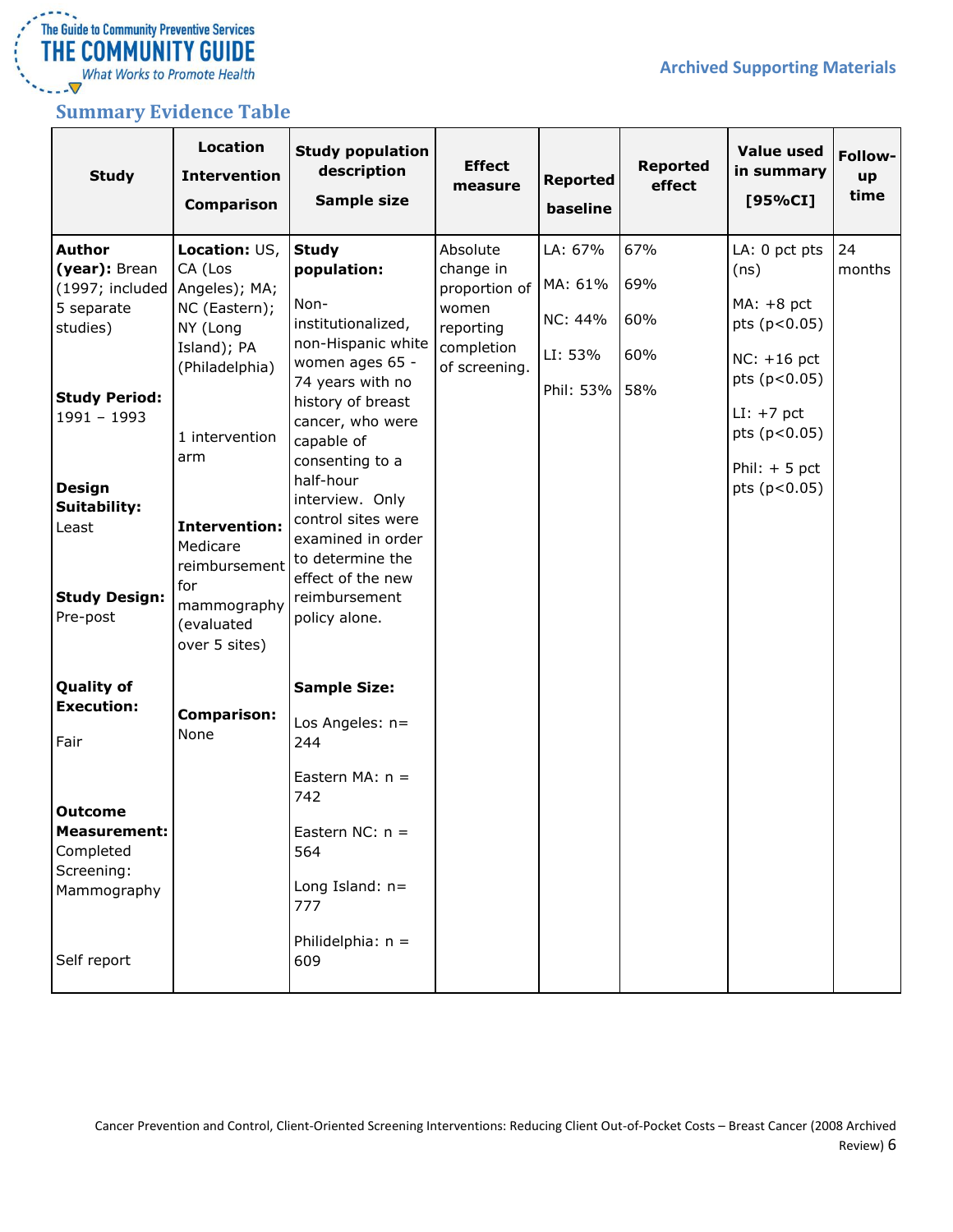

What Works to Promote Health  $\bigtriangledown$ 

### **Archived Supporting Materials**

| <b>Study</b>                                                             | <b>Location</b><br><b>Intervention</b><br><b>Comparison</b>                                                      | <b>Study population</b><br>description<br>Sample size                                                                          | <b>Effect</b><br>measure                                                                                  | <b>Reported</b><br>baseline | Reported<br>effect          | <b>Value used</b><br>in summary<br>[95%CI] | Follow-<br>up<br>time    |
|--------------------------------------------------------------------------|------------------------------------------------------------------------------------------------------------------|--------------------------------------------------------------------------------------------------------------------------------|-----------------------------------------------------------------------------------------------------------|-----------------------------|-----------------------------|--------------------------------------------|--------------------------|
| <b>Author</b><br>(year): Kiefe<br>(1994)<br><b>Study Period:</b><br>1992 | Location: US,<br>Houston, TX<br>1 intervention<br>arm                                                            | <b>Study</b><br>population:<br>Women who<br>received Medicare<br>Plan A and/or B,<br>and had not<br>received a<br>mammogram in | Absolute<br>change in<br>proportion of<br>women<br>reporting<br>completion<br>of<br>mammogram<br>within 2 | <b>NR</b>                   | I: 44%<br>C: 10%            | $+34$ pct pts<br>95% CI:<br>(19, 49)       | $\overline{2}$<br>months |
| <b>Design</b><br>Suitability:<br>Greatest                                | <b>Intervention:</b><br>Included a<br>voucher along<br>with one on<br>one education<br>and Medicare<br>benefits. | the past 2 years.<br><b>Sample Size:</b><br>Intervention: n=<br>61                                                             | months of<br>intervention<br>relative to<br>the<br>comparison<br>group.                                   |                             |                             |                                            |                          |
| <b>Study Design:</b><br>gRCT<br><b>Quality of</b><br><b>Execution:</b>   | <b>Comparison:</b><br>One on one<br>education and<br>Medicare                                                    | Comparison: $n =$<br>58                                                                                                        |                                                                                                           |                             |                             |                                            |                          |
| Fair<br><b>Outcome</b><br><b>Measurement:</b>                            | benefits (usual<br>care)                                                                                         |                                                                                                                                |                                                                                                           |                             |                             |                                            |                          |
| Completed<br>Screening:<br>Mammography                                   |                                                                                                                  |                                                                                                                                |                                                                                                           |                             |                             |                                            |                          |
| Verified by<br>record review                                             |                                                                                                                  |                                                                                                                                |                                                                                                           |                             |                             |                                            |                          |
| <b>Author</b><br>(year):<br>Schillinger<br>(2000)                        | Location: US,<br>Oregon<br>1 intervention<br>arm                                                                 | <b>Study</b><br>population:<br>Randomly selected<br>women who were<br>newly enrolled in<br>the Oregon Health                   | Absolute<br>change in<br>proportion of<br>women with<br>completed<br>screening<br>relative to             | Mammo:<br>34%               | Mammogram: Mammogram<br>57% | $+23$ pct pts<br>(p<0.05)<br>95% CI:       | 12<br>months             |

Cancer Prevention and Control, Client-Oriented Screening Interventions: Reducing Client Out-of-Pocket Costs – Breast Cancer (2008 Archived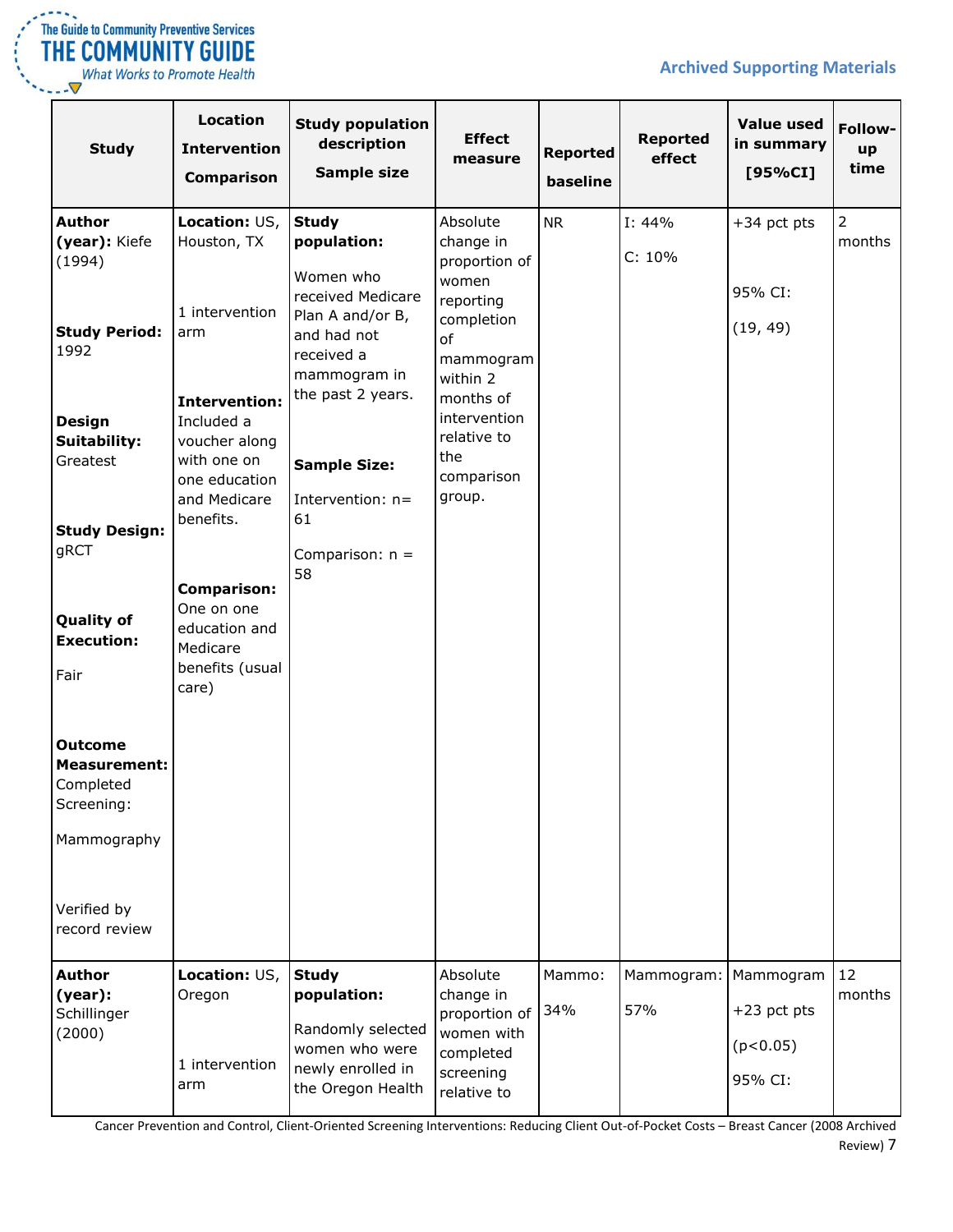

| <b>The Guide to Community Preventive Services</b><br><b>THE COMMUNITY GUIDE</b> |
|---------------------------------------------------------------------------------|
| <b>What Works to Promote Health</b>                                             |

| <b>Study</b>                                                                                                                                                                                                                                                                                 | Location<br><b>Intervention</b><br><b>Comparison</b>                                                                                                      | <b>Study population</b><br>description<br>Sample size                                                                                          | <b>Effect</b><br>measure                                                                                                     | <b>Reported</b><br>baseline | <b>Reported</b><br>effect | <b>Value used</b><br>in summary<br>[95%CI]       | Follow-<br>up<br>time |
|----------------------------------------------------------------------------------------------------------------------------------------------------------------------------------------------------------------------------------------------------------------------------------------------|-----------------------------------------------------------------------------------------------------------------------------------------------------------|------------------------------------------------------------------------------------------------------------------------------------------------|------------------------------------------------------------------------------------------------------------------------------|-----------------------------|---------------------------|--------------------------------------------------|-----------------------|
| <b>Study Period:</b><br>1994<br><b>Design</b><br>Suitability:<br>Least<br><b>Study Design:</b><br>Pre-post<br><b>Quality of</b><br><b>Execution:</b><br>Fair<br><b>Outcome</b><br><b>Measurement:</b><br>Completed<br>Screening:<br>Mammography<br>(w/in previous<br>$2$ yrs)<br>Self report | Intervention:<br>Extended<br>capitated<br>managed care<br>to uninsured<br>citizens living<br>below federal<br>poverty level<br><b>Comparison:</b><br>None | Plan<br><b>Sample Size:</b><br>Overall: $n = 383$<br>Mammogram: 333                                                                            | the pre-<br>intervention                                                                                                     |                             |                           | (16, 30)                                         |                       |
| <b>Author</b><br>(year): Skaer<br>(1996)<br><b>Study Period:</b><br>$2/1995 -$<br>03/1995                                                                                                                                                                                                    | Location: US,<br>Washington<br>1 intervention<br>arm<br>Intervention:<br>Voucher for                                                                      | <b>Study</b><br>population:<br>Latino/Hispanic<br>women over 40<br>years old who had<br>not received a<br>mammogram<br>within the past<br>year | Absolute<br>change in<br>proportion of<br>women with<br>completed<br>screening<br>relative to<br>the<br>comparison<br>group. | <b>NR</b>                   | I: 87.5<br>C: 17.5        | $+70$ pct pts<br>(p<0.05)<br>95% CI:<br>(54, 86) | $\mathbf{1}$<br>month |

Cancer Prevention and Control, Client-Oriented Screening Interventions: Reducing Client Out-of-Pocket Costs – Breast Cancer (2008 Archived Review) 8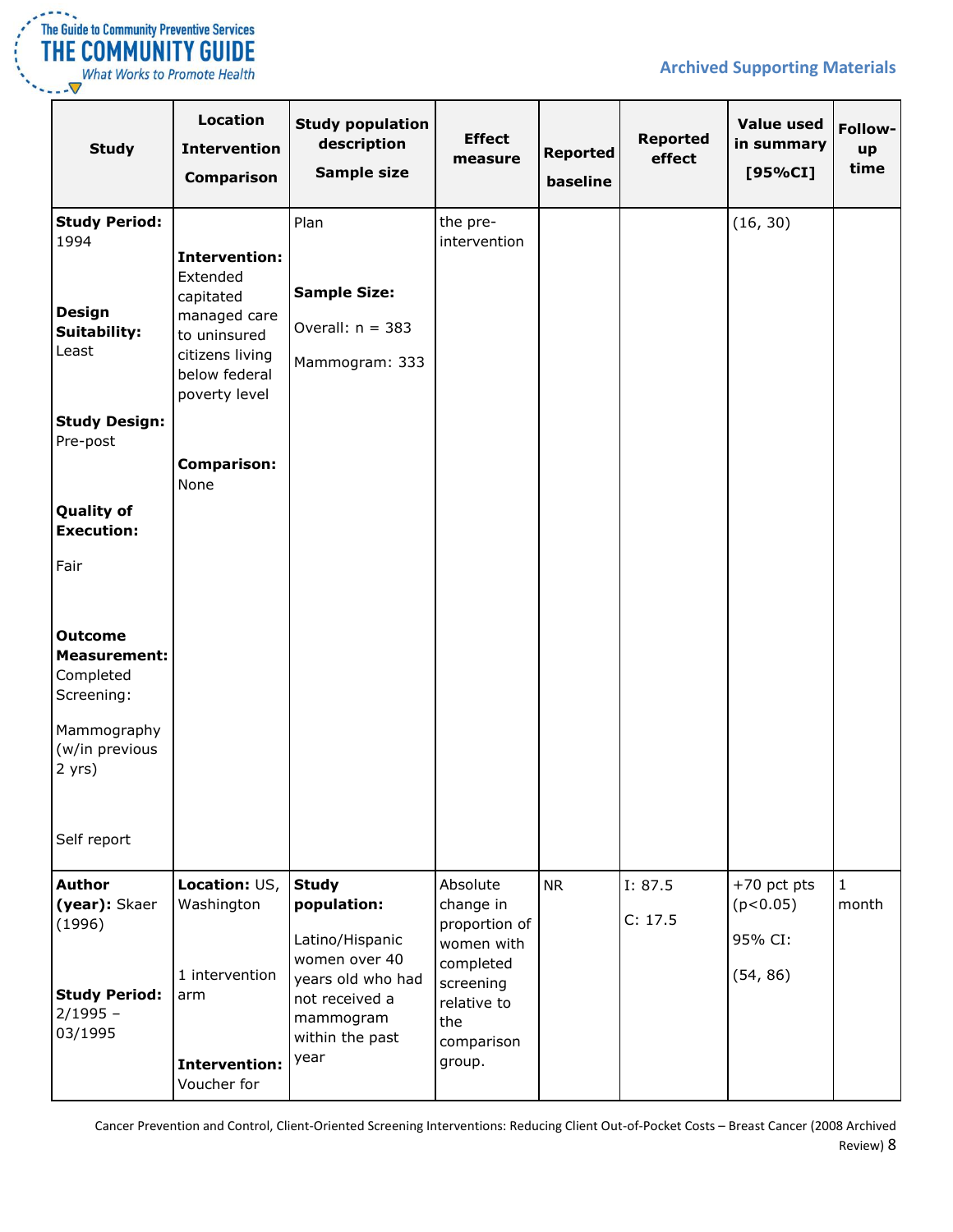

| <b>Study</b>                    | <b>Location</b><br><b>Intervention</b><br><b>Comparison</b> | <b>Study population</b><br>description<br><b>Sample size</b> | <b>Effect</b><br>measure | <b>Reported</b><br>baseline | <b>Reported</b><br>effect | <b>Value used</b><br>in summary<br>[95%CI] | Follow-<br>up<br>time |
|---------------------------------|-------------------------------------------------------------|--------------------------------------------------------------|--------------------------|-----------------------------|---------------------------|--------------------------------------------|-----------------------|
| <b>Design</b>                   | free                                                        |                                                              |                          |                             |                           |                                            |                       |
| <b>Suitability:</b><br>Greatest | mammogram<br>along with                                     | <b>Sample size:</b>                                          |                          |                             |                           |                                            |                       |
|                                 | usual<br>education                                          | Intervention: n=<br>40                                       |                          |                             |                           |                                            |                       |
| <b>Study Design:</b>            |                                                             |                                                              |                          |                             |                           |                                            |                       |
| gRCT                            |                                                             | Comparison: n=<br>40                                         |                          |                             |                           |                                            |                       |
|                                 | <b>Comparison:</b><br>Usual                                 |                                                              |                          |                             |                           |                                            |                       |
| <b>Quality of</b>               | education                                                   |                                                              |                          |                             |                           |                                            |                       |
| <b>Execution:</b>               |                                                             |                                                              |                          |                             |                           |                                            |                       |
| Good                            |                                                             |                                                              |                          |                             |                           |                                            |                       |
| <b>Outcome</b>                  |                                                             |                                                              |                          |                             |                           |                                            |                       |
| <b>Measurement:</b>             |                                                             |                                                              |                          |                             |                           |                                            |                       |
| Completed                       |                                                             |                                                              |                          |                             |                           |                                            |                       |
| Screening:                      |                                                             |                                                              |                          |                             |                           |                                            |                       |
| Mammography                     |                                                             |                                                              |                          |                             |                           |                                            |                       |
| Record Review                   |                                                             |                                                              |                          |                             |                           |                                            |                       |

### <span id="page-8-0"></span>**Included Studies**

#### <span id="page-8-1"></span>**Reducing Out-of-Pocket Costs to Clients (Breast Cancer)**

Breen N, Feuer E, Depuy S, Zapka J. The effect of Medicare reimbursement for screening mammography on utilization and payment. *Public Health Reports* 1997;112:423-32.

Kiefe C, McKay S, Halevy A, Baruch B. Is cost a barrier to screening mammography for low-income women receiving Medicare benefits? *Archives of Internal Medicine* 1994;154:1217-24.

Schillinger J, Mosbaek C, Austin D, et al. Health care reform in Oregon: the impact of the Oregon Health Plan on utilization of mammography. *Am J Prev Med* 2000;18(1):11-7.

Skaer T, Robinson L, Sclar D, Harding G. Financial incentive and the use of mammography among Hispanic migrants to the United States. *Health Care for Women Int* 1996;17:281-91.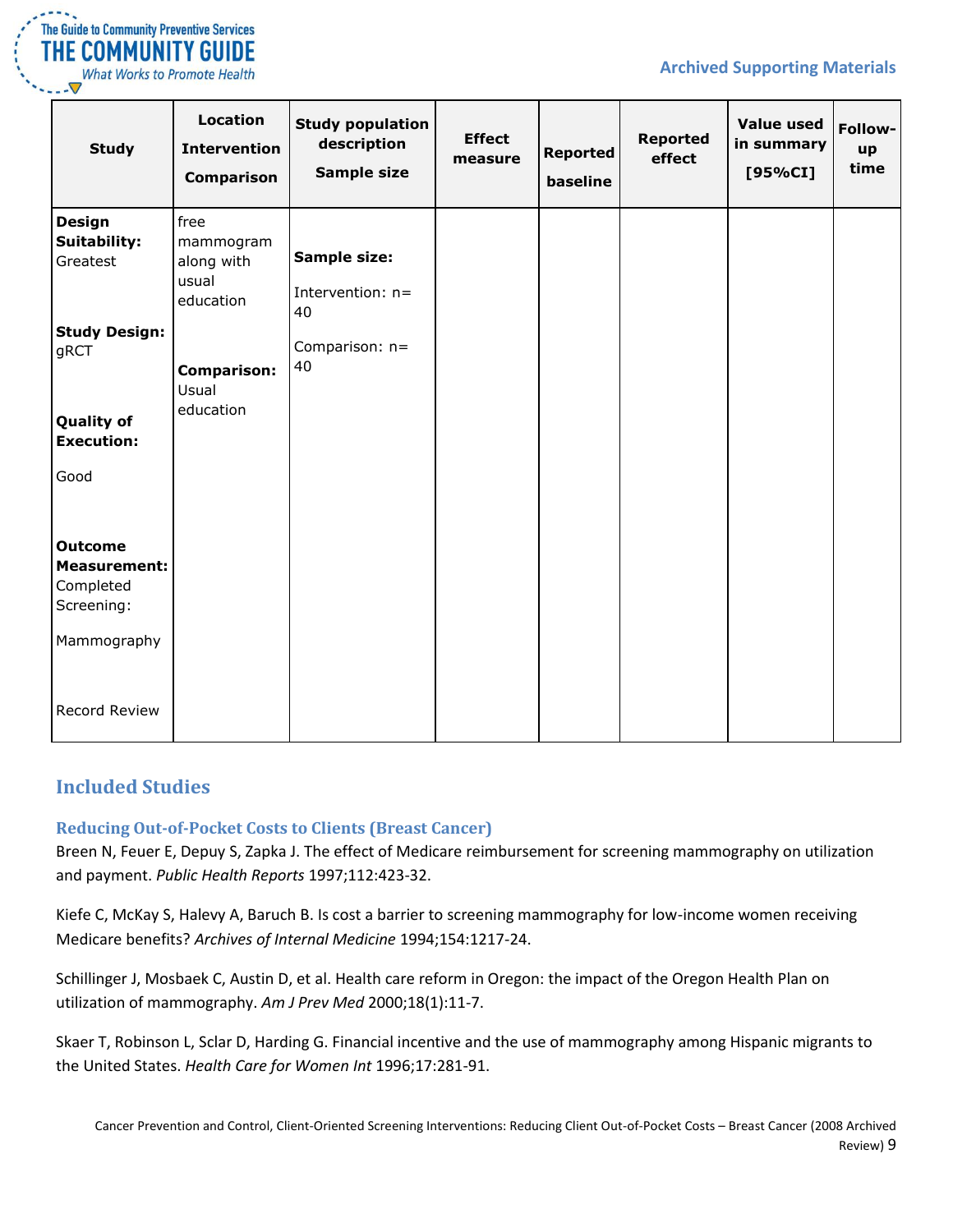

# <span id="page-9-0"></span>**Search Strategy**

*The following outlines the search strategy used for reviews of these interventions to increase breast, cervical, and colorectal cancer screening: Client Reminders (archived); Client Incentives (archived); Mass Media Targeting Clients (archived); Small Media Targeting Clients; Group Education for Clients (archived); One-on-One Education for Clients (archived); Reducing Structural Barriers for Clients (archived); Reducing Client Out-of-Pocket Costs (archived); Provider Assessment and Feedback (archived); Provider Incentives (archived).*

To establish the evidence base the team searched five computerized databases from the earliest entries in each through November 2004: MEDLINE, database of the National Library of Medicine (from 1966); the Cumulative Index to Nursing and Allied Health database (CINAHL, from 1982); the Chronic Disease Prevention database (CDP, Cancer Prevention and Control subfield, from 1988); PsycINFO (from 1967); and the Cochrane Library databases. Medical subject headings (MeSH) searched (including all subheadings) are shown below. The team also scanned bibliographies from key articles and solicited other citations from other team members and subject-matter experts. Conference abstracts were not included because, according to Community Guide criteria, they generally do not provide enough information to assess study validity and to address the research questions.

The search identified over 9000 citations whose titles and abstracts were screened for potential relevance to interventions and outcomes of interest; of these, 580 articles were retrieved for full-text review.

Search terms used in five electronic databases to find studies for inclusion in the systematic reviews of cancer screening. Searches were conducted to find all studies of cancer screening including those specific to screening for breast, cervical, or colorectal cancer.

#### <span id="page-9-1"></span>**General**

Neoplasms—combined with any of the following headings: Early detection Mass screening Multiphasic screening Preventive health services Screening

<span id="page-9-2"></span>**Breast cancer** Breast neoplasms Mammography

<span id="page-9-3"></span>**Cervical cancer** Cervical intraepithelial neoplasia (Uterine) cervical neoplasms Cervix dysplasia Vaginal smears

<span id="page-9-4"></span>**Colorectal cancer**

Colonic neoplasms Colorectal neoplasms